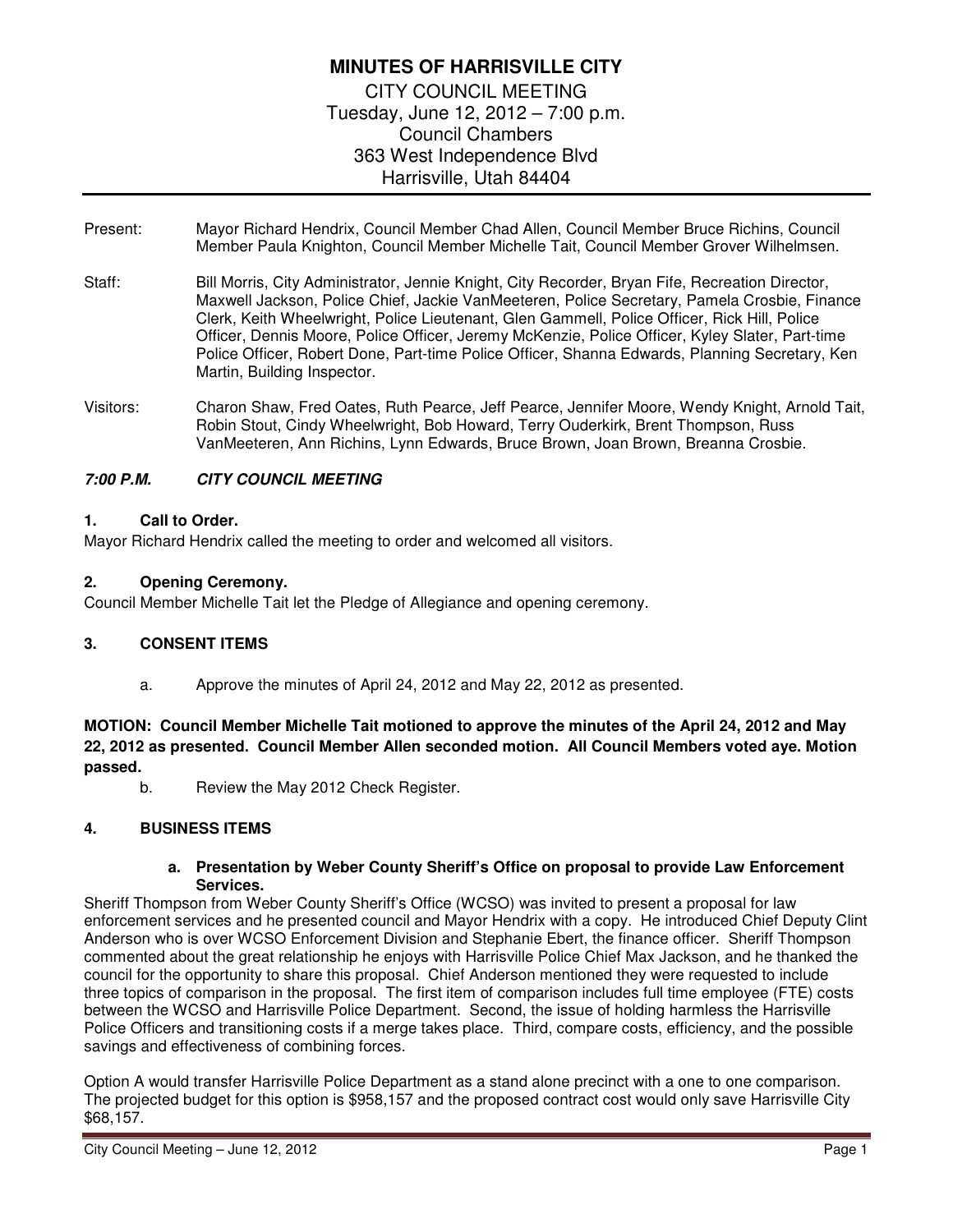In Option B, Harrisville City would be incorporated into a larger precinct which would be known as the North County Precinct and would include Marriott-Slaterville, Harrisville, and Farr West. This option offers larger cost savings because of the larger precinct. Unlike the hold harmless option with option A, Chief Jackson would become the North Precinct Commander who would manage all resources in the precinct. Four officers would be assigned patrol duties, and the Harrisville detective would be assigned with another detective to service Harrisville. The current School Resource Officer would stay in place. There are currently two openings in the County for the two remaining officers who would be offered positions to share other assignments in the county and their salaries would be funded through WCSO. The projected pay in the proposed budget would mean a 7.5% increase for all officers. Because Option B includes sharing resources through all precincts, with the six officers in place the proposed budget would be \$600,000. The estimate is based on population and calls for service in Harrisville. Chief Anderson acknowledged that Harrisville City has what he called "The Wal-Mart factor" which translates to 20% of calls received for the Harrisville Police Department. The county's estimate took a city by city comparison based on population and calls for service. They then took the population with historical calls for service and averaged them to create the proposed budget. He admitted there are several transitional expenses that would need to be addressed. Vacation and sick leave would require an expense from Harrisville of \$90,000, but this would be offset by the vehicles that would be purchased by WCSO for use by the county. This would create almost a wash with the one-time start up costs.

Mayor Hendrix asked if the school board shares the cost of the School Resource Officer (SRO) with the County as they do with Harrisville. Chief Anderson replied the school board pays \$25,000 for the officer just as they do for cities. He explained that they took the current wages of the officer's and added a 7.5% increase. They then matched everyone in a step and grade increase. Many officers' salaries were bumped up further to account for the transition to the step and grade pay scale. There were no decreases in pay for any officers.

Council Member Richins asked for more time to consider this proposal. In answer to Council Member Wilhelmsen's question, Stephanie Ebert said WCSO employs 89 officers, 65 of which are in patrol. Chief Anderson further clarified that WCSO has four quadrants, the upper valley being the smallest precinct with 19 employees.

If the council enters into this contract, Harrisville officers will be assigned on 12 hour shifts with four other officers assigned in the surrounding area and one supervisor. Precinct supervisor's can move deputies between precincts to cover calls as needed. Based on the needs that exist, Harrisville's deputy would spend most of his time in Harrisville City. Chief Jackson would manage the proposed North County Precinct. Sheriff Thompson said precinct commanders are given total autonomy. Council Member Tait asked if the police presence would remain in the city office building. Chief Anderson said that line level deputies would stay in assigned areas, but the precinct supervisor would remain in the building. Sheriff Thompson said they have offices in most city buildings that they service. Chief Anderson explained the WCSO tries to move the management to the lowest level and let the precinct commanders run their precincts. He further stated that Chief Jackson would cover three cities and four patrol officers, one being assigned to Harrisville. If a contract agreement is met, he said Harrisville would be the largest contract with WSCO. Sheriff Thomson said all patrol officers get an assigned area to patrol.

Council Member Allen asked about the proposed cost savings of \$358,157. Council Member Knighton inquired about where the \$600,000 estimate comes from. Chief Anderson explained the estimate comes from half of the WCSO budget, split between the specific communities under contract. They compared the historical calls for service from Harrisville and determined that 12% of that half is what would be estimated as the cost to run the North Precinct. He said they rounded the numbers up for purposes of transitioning so the estimate may actually go down. Chief Anderson clarified the estimate includes the raises that have been proposed for Harrisville officers. Council Member Knighton asked about the political aspects currently underway with the County and how they may affect a proposed Harrisville City contract in the future. Chief Anderson explained the ongoing issues throughout the county will not affect Harrisville because the cities currently dealing with this change have been subsidized by other taxes throughout the county and are now being required to pay their own rates for service. These subsidized cities are going to be expected to pay for services they are currently receiving, but Harrisville is already paying our own expenses. Council Member Wilhelmsen asked how many officers Chief Jackson would be supervising. Chief Anderson explained up to 24 people throughout this proposed precinct. If a contract agreement is reached, the existing precinct would increase and be reorganized due to Harrisville being added. Coincidentally, WCSO has a position available due to the vacancy created when the prior commander retired. Council Member Richins asked if WCSO pays for office space in the cities they service. Chief Anderson said office space is not charged to WCSO but some trading exists for the current office space utilized.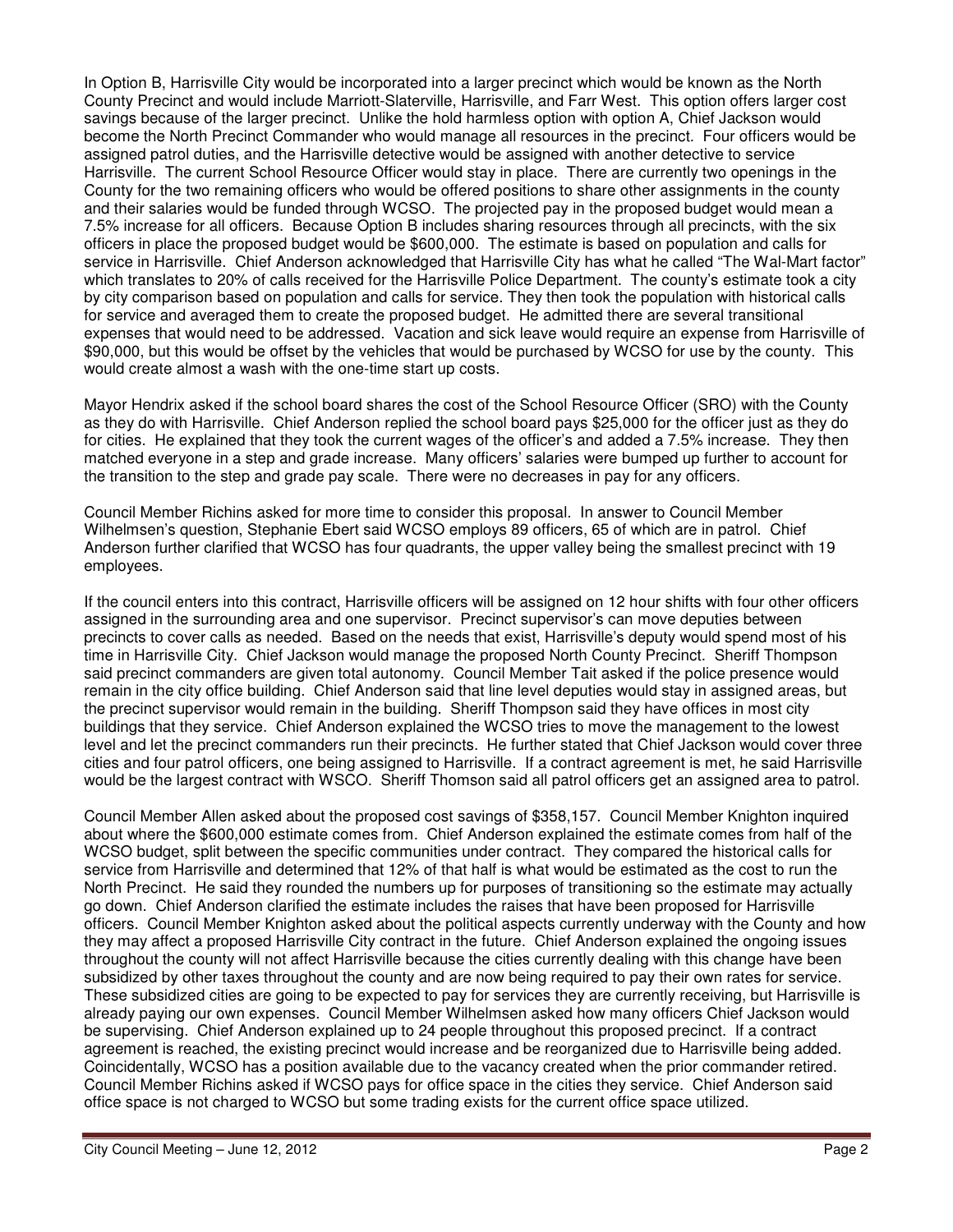Chief Anderson explained that the current precinct includes Marriott-Slaterville, Plain City, and Farr West. He said if a contract agreement is reached, they would likely reorganize the boundaries and Plain City would be incorporated into the West Precinct. Harrisville, Farr West, and Marriott-Slaterville would make up the new North Precinct. Council Member Tait asked if there was negative feedback and concerns when Plain City transitioned their police department into a county contract. Chief Anderson explained Plain City is currently going through Truth In Taxation to deal with the increase in the contractual price with the county. He said each city's needs are met by the resources available and management being allowed to handle their own issues at the precinct level. Mayor and Council asked if current Harrisville officers would have to re-qualify for the contracted positions. Chief Anderson said they would likely go through a brief field program to get used to the computer systems and geographic areas that they would patrol; mainly focusing on the differences in reporting and other clerical issues.

Council Member Richins asked why only half of Harrisville City's vehicles met the WCSO standards for enforcement vehicles. Chief Anderson explained that some patrol cars in the Harrisville fleet are not manned with lights and sirens. WCSO only has a need for five vehicles. He said they have a fairly aggressive vehicle maintenance plan. Looking at the mileage and age, they dispose of used vehicles at 60,000 to 80,000 miles. They see a high turn-over in vehicles at very little cost that way. He said Harrisville's newer vehicles are the ones that would transfer to the county. He suggested Harrisville City sell the other vehicles. He indicated WCSO might be paying us to come over through some of the transitional costs. Council Member Tait asked if the county has a need for other police resources such as computers and field equipment. Chief Anderson indicated a few desktop computers might remain for on duty officer's use. He said some equipment will not be needed and the surplus could be sold as well. Council agreed to think about this contract proposal. Chief Clint Anderson and Sheriff Thompson left their contact information. Mayor Hendrix thanked Sheriff Thompson and Chief Anderson for their proposal.

#### **b. PUBLIC HEARING: Discussion and/or possible action of Resolution 2012-03, a resolution adopting the FY 2011-12 amended budget for the fiscal year ending June 30, 2012.**

Lynn Fortie, Treasurer, reported that the Justice Court will be over budget if the revenue received continues as is. He stated he will determine later what the final line item will be, but it looks to be an increased expenditure of \$15,000. Council Member Tait asked where funds will come from to balance the budget. Lynn Fortie and Bill Morris indicated it will come from the general fund unappropriated reserve. Bill Morris noted that this serves as a rainy day fund.

**Motion: Council Member Richins moved to open public hearing on Resolution 2012-03. Council Member Wilhelmsen seconded the motion. All council member voted aye. Motion passed.** 

No comments.

**Motion: Council Member Knighton motioned to close public hearing. Council Member Tait seconded the motion. All council member voted aye. Motion passed.** 

**Motion: Council Member Allen motioned to approve Resolution 2012-03, a resolution adopting the FY 2011-12 amended budget for the fiscal year ending June 30, 2012. Council Member Wilhelmsen seconded the motion. Roll call vote was taken, All Council Members voted yes. Motion passed.** 

> c. **PUBLIC HEARING: Discussion and/or possible action on Resolution 2012-04, a resolution adopting the FY 2012-13 final budget for the fiscal year ending June 30, 2013.**

Mayor commented about the newspaper article in the Standard Examiner that referenced a \$5.00 proposed increase in property taxes.

#### **Motion: Council Member Tait motioned to open public hearing on Resolution 2012-04. Council Member Wilhelmsen seconded the motion. All Council Member voted aye. Motion passed.**

Fred Oates, 2459 N. Dorchester Ave, stated that he is disturbed about the budget and is embarrassed by the budget deficiency. He suggested the city failed to prepare properly for the recession. Wal-Mart has been in the top 6% sales according to the cooperate headquarters in New York City. As for Harrisville City Employees being recruited, he stated that many people would love to work for the city. He said people reminisce about the low taxes in Harrisville City. He offered several suggestions on how to remedy problems in the budget. He said to set a maximum COLA at 1% and freeze all employee bonuses. He suggested any building renovation should be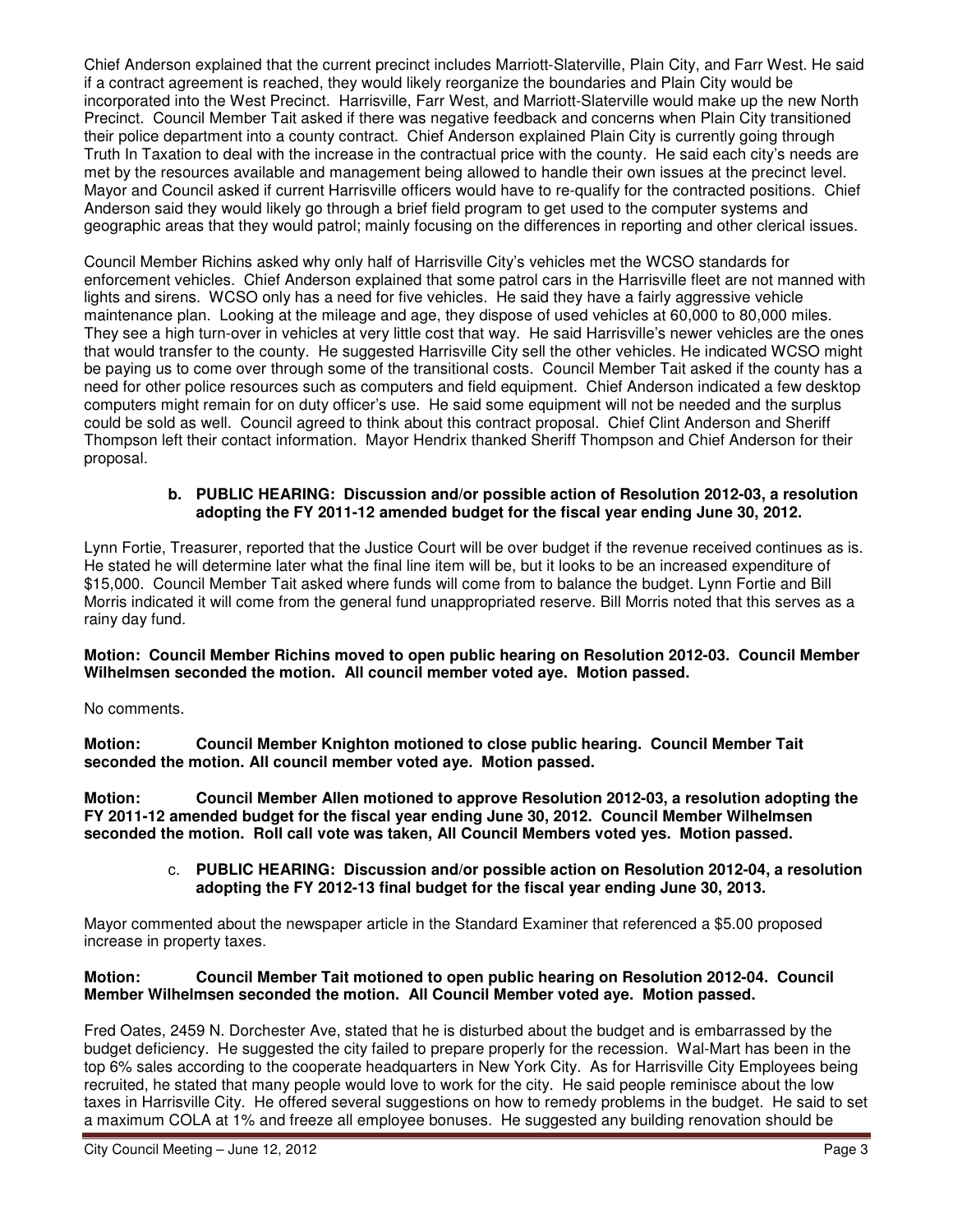cancelled. Commercial sewer rates should be increased. The city should look into a recycle program and use contract negotiations to reduce spending on other services used by the city. He also suggested the city reduce benefit contributions for employees. He said the council should consider reviewing the existing police and public works vehicle commitments. He stated he thinks the police department gives good service but could reduce some costs in their budget. He does not agree with contracting law enforcement services through Weber County. He wondered if the projected figures from the WCSO proposal could really be met, and he expressed concern that the costs for contracting might be much higher. He thanked council for their time and the opportunity to address them.

Brent Thompson, 240 West Worchester Avenue, agreed with Fred Oates. He stated he is currently living on a fixed income with no flexibility. He also suggested tightening the city budget to achieve a balanced budget. He commented about the Weber County School District Bond that is on the voting ballot. He disagrees with replacing the older schools, but instead feels the district should make use of current buildings rather than asking for money. He counseled Mayor and council to be aware entering into the contract with the county; the initial savings offered may seem enticing but they should consider the long term effect of losing the police department. He strongly suggested Mayor and council find ways to reduce the tentative budget.

#### **Motion: Council Member Richins motioned to close the public hearing. Council Member Wilhelmsen seconded the motion. All Council Members voted aye. Motion passed.**

Mayor Hendrix suggested council discuss the public comments and take them into consideration during budget sessions. He said both the Public Works and Police Departments have cut budgets. He admitted that Wal-Mart is making profits, but sales tax revenue is down significantly. He said the motor pool is self funded and the city does not owe a lender on any vehicles, but pays money back into this motor pool fund for future vehicle purchases. He explained that this proposed budget includes the proposed tax increase which makes it appear like there is a huge deficit.

#### **Motion: Council Member Allen motioned to table Resolution 2012-04, until the required Public Hearings, set by Weber County, have taken place. Council Member Tait seconded the motion. All Council Members voted aye. Motion passed.**

Mayor gave an explanation about the truth in taxation process, stating that all the council members also pay taxes. He acknowledged council has a lot of information to consider during future budget meetings, including the WCSO proposal.

#### d. **Discussion/possible action of Resolution 2012-05, a resolution approving an Interlocal agreement between Weber County and Harrisville City for animal control services.**

Bill Morris explained that the county is offering to extend the current contract that we have for animal control services. This proposal includes the animal control officer. Council Member Allen recused himself based on his employment with the Sheriff's Office. Mayor Hendrix indicated the amount will need to be adjusted in the final budget based on the increased amount in new contract.

#### **Motion: Council Member Wilhelmsen motioned to approve Resolution 2012-05, a resolution approving an Interlocal agreement between Weber County and Harrisville City for animal control services. Council Member Richins seconded the motion. Roll call vote was taken. All Council Members voted yes, with Council Member Allen recused.**

# **5. Public Comments.**

Robin Stout, 944 N Harrisville Road, proposed a community activity for the city by offering art classes. He asked if there is a city building area available for use to teach these proposed classes. He said he feels he would like to share in his talents and abilities to improve the community. Council Member Allen asked if he would teach the classes for free. Mr. Stout indicated he would. Council Member Knighton asked what mediums he would be teaching. He said he has a bachelor's degree in fine arts, and would focus his teaching on sculpture and painting. He also would like to teach a class about digital media through photo shop for graphics. Mayor Hendrix suggested Robin Stout meet with Bill Morris and Jennie Knight to discuss what resources the city has available. Robin Stout asked for advertising publicity through the city for classes. Council Member Tait asked if he would be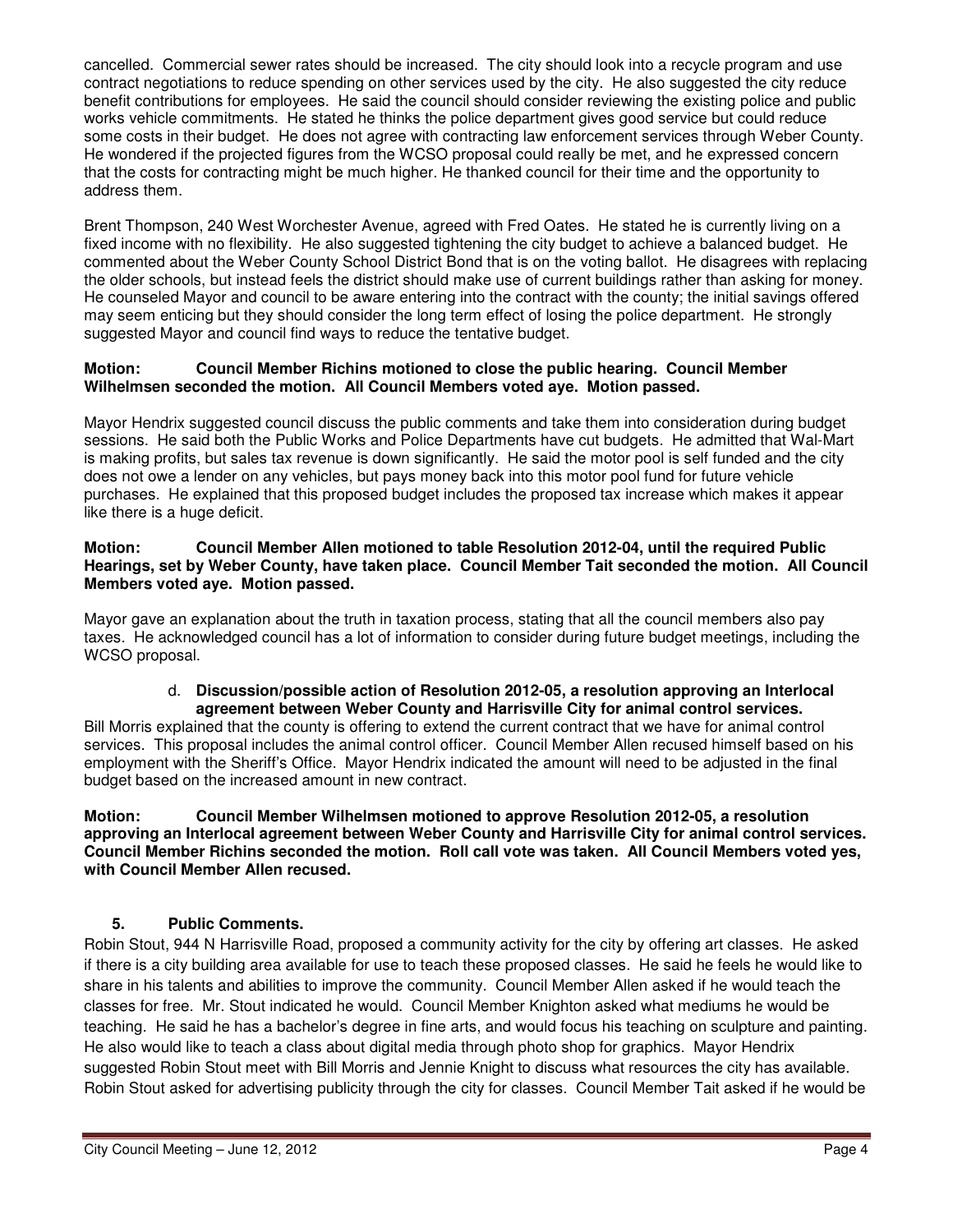available to have a booth at Heritage Days and collect registrations for classes there. He indicated he would like to have a booth. He is looking for ways to share his talents and abilities.

Rick Hill, Police Officer with Harrisville Police Department, stated he has over 17 years experience as a police officer. He said through his experience with multiple agencies he has yet to see any agency give full coverage on any shifts, as promised in the contract with WCSO. He said the city would lose the intimacy they currently have with the department and the community as well. This intimacy will not be available through the county. He said in his opinion Weber County has outstanding officers, but they have low coverage during the night. Harrisville's police response time is 3-4 minutes. He commented that is an intangible resource, but did not mean to discredit the county, but if only four officers are on duty, based on the needs of the call, response times would be increased dramatically. He indicated response time is very important in emergencies. He stated when he retired from Ogden City and was hired on with Harrisville Police Department he thought he had "died and gone to police heaven" with the current Harrisville Police Administration. He advised council to consider what they would be giving up. Officer Hill asked Council Member Allen how frequently the WCSO patrol shifts are at full staffing. Council Member Allen responded the county has a minimum staffing requirement. Officer Hill inquired to the response time at minimum staffing. Council Member Allen responded that the response time would equal Harrisville Police Department at 3-4 minutes. Officer Hill thanked council and encouraged them to consider the loss of intimacy and control that would result with entering into a contract with WCSO.

Claron Shaw, 667 West Harrisville Road, said he is a retired fire fighter and indicated that response time for emergencies is critical. He said he does not believe the county could meet the same response time provided by the city police. He said he is now employed at Weber County Fairgrounds and when they have a disturbance there is sometimes a long wait for an officer to respond. He said he is personally pleased with the Harrisville Police Department. He urged council to consider the impact to Harrisville City and quality of service based on the historical average of the county's response time.

Joan Brown, 288 East 1150 North, stated she hopes council will consider not contracting out Harrisville Police Department. She said Harrisville has one of the finest police departments. She said in the past when living in Ogden, she received no response when needing an officer's assistance. She personally thinks it would be a mistake to give up the Harrisville Police Department.

# **6. Mayor/Council Follow-up.**

Mayor Hendrix mentioned early voting is taking place now. He said the next regularly scheduled council meeting will be cancelled because primary elections take place on June 26th. He also said the regularly scheduled council meeting for July 24<sup>th</sup> will be moved to July 31st. He said hopefully council will have the information about the required truth in taxation public hearings as determined by the county by that time.

Mayor Hendrix asked for a follow-up on the mailbox concern from the May  $8<sup>th</sup>$  meeting. Council Member Tait informed council she turned in the complaint to the appropriate supervisor with the postal service. She thought that maybe the box was moved by the builder and not the postal service. Mayor Hendrix requested more followup on the complaint and the information sent to Bill Morris.

Council Member Knighton said there is a safety hazard at the splash pad with kids climbing the fence. She suggested possibly installing slats in the fence to eliminate the ability to climb the fence. Bill Morris suggested bringing the city insurance provider out to access the need and to offer appropriate safety suggestions. Recreation Director Bryan Fife clarified there are multiple safety concerns including kids climbing on the railing as well. He said the cement area is losing water off the south east side due to a low spot, which is causing a huge safety issue because splash pad participants are dirtying the water causing the filter in the splash pad to be changed more frequently than originally anticipated. He suggested installing rocks around the perimeter with a drain underneath. He acknowledged there is a concern. Mayor Hendrix agreed to future discussion on these issues. Mayor Hendrix said he is happy about the use the splash pad is receiving.